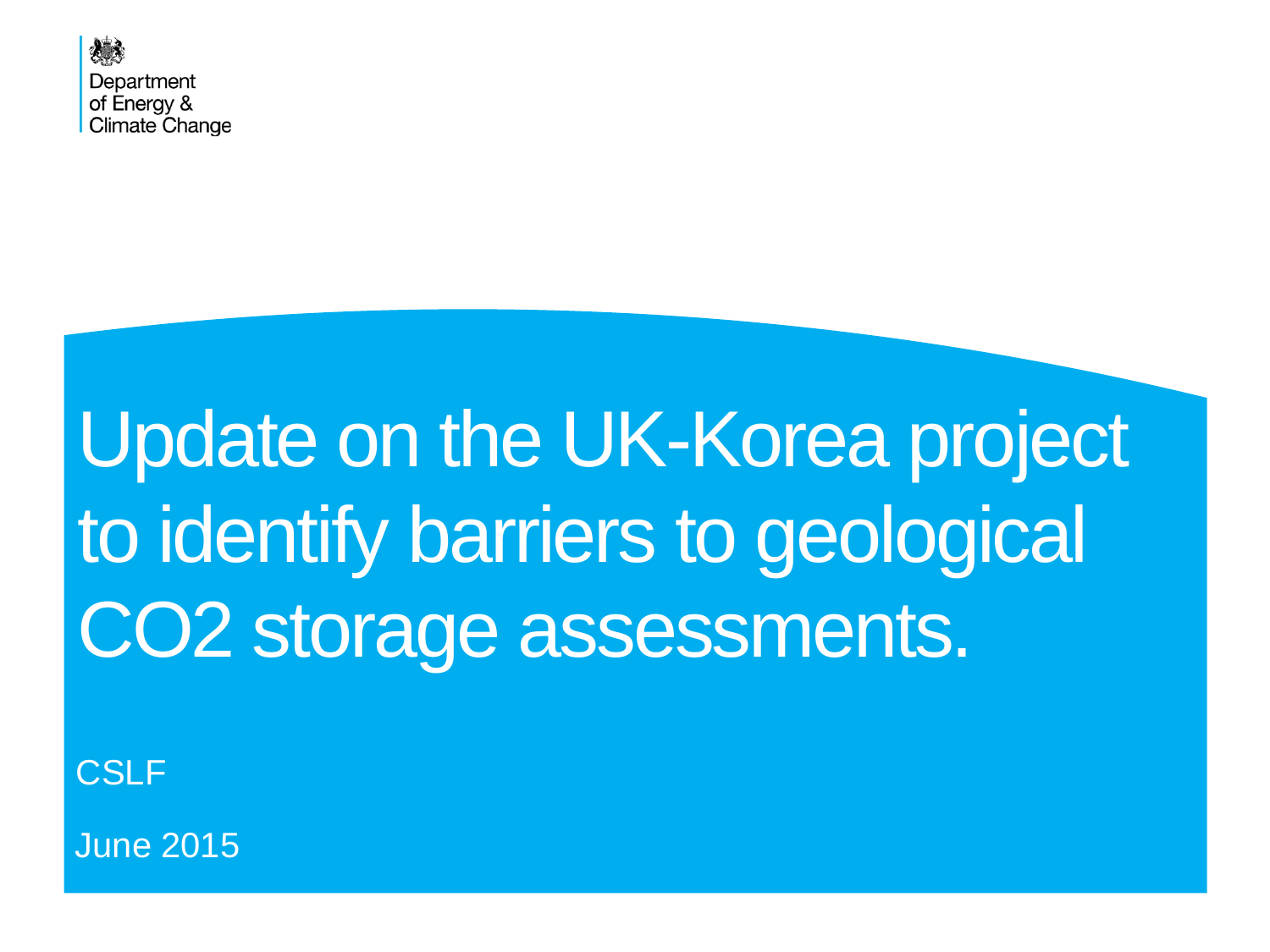

## Origins and Approach

#### **Origins**

- Initiative emerged from the Clean Energy Ministerial CCUS Action Group
- Concern that many countries have not assessed their potential storage capacity in sufficient detail.
- Funded by the UK and Korea

#### Approach

- Project delivered by the British Geological Survey (BGS) with help from IEAGHG
- BGS sent out a questionnaire to a wide range of contacts in March.
- Questions on
	- Storage assessments completed or underway
	- Comparison of methodologies used
	- Plans for, and barriers to, further assessments
- Aim to complete the work this year and present findings at a workshop.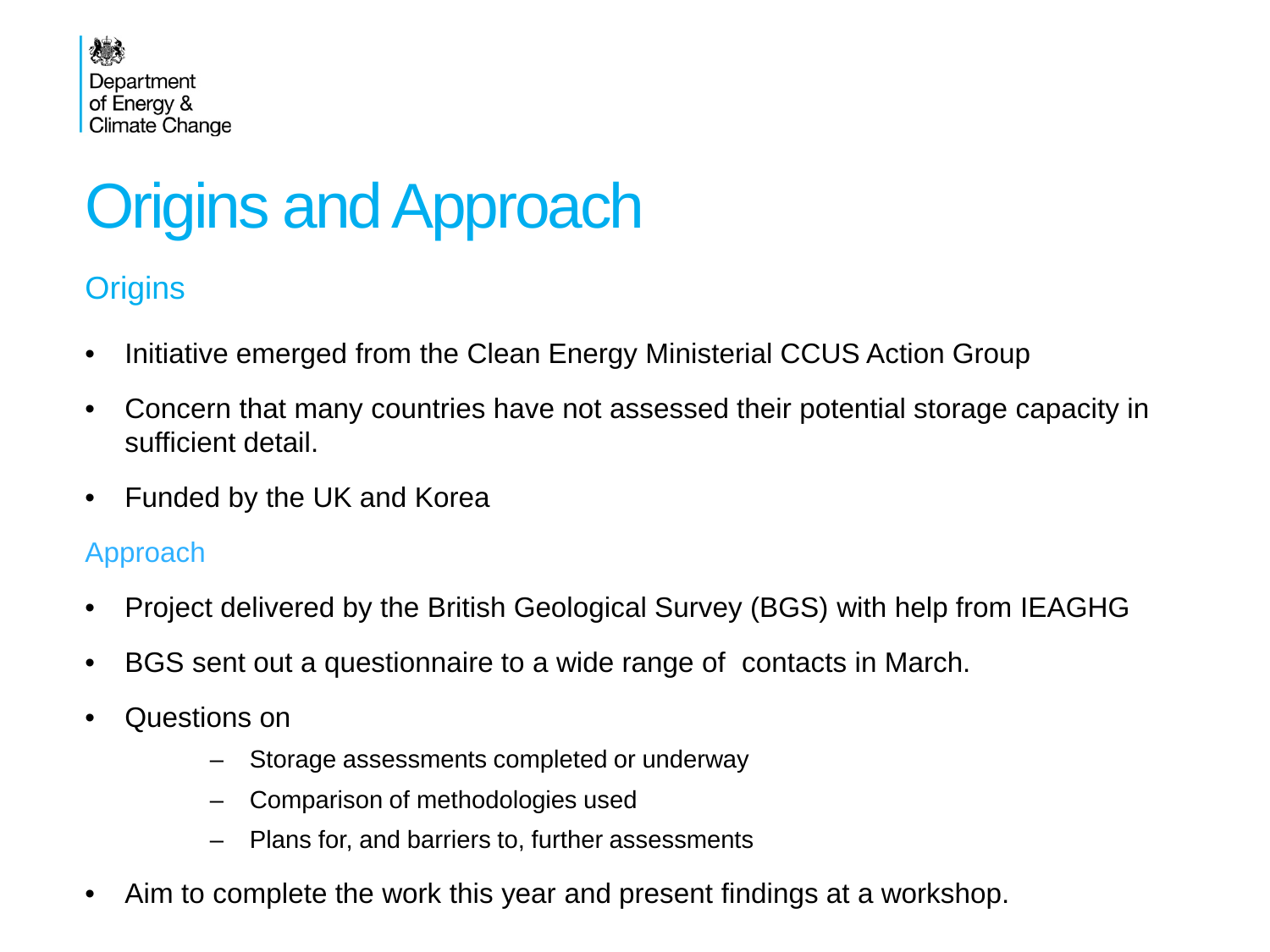

#### What assessments have been made

The nature of assessments so far reported varies from theoretical to matched storage.



Most of these assessments have been at a sedimentary basin level (52%), with 38% covering offshore territory.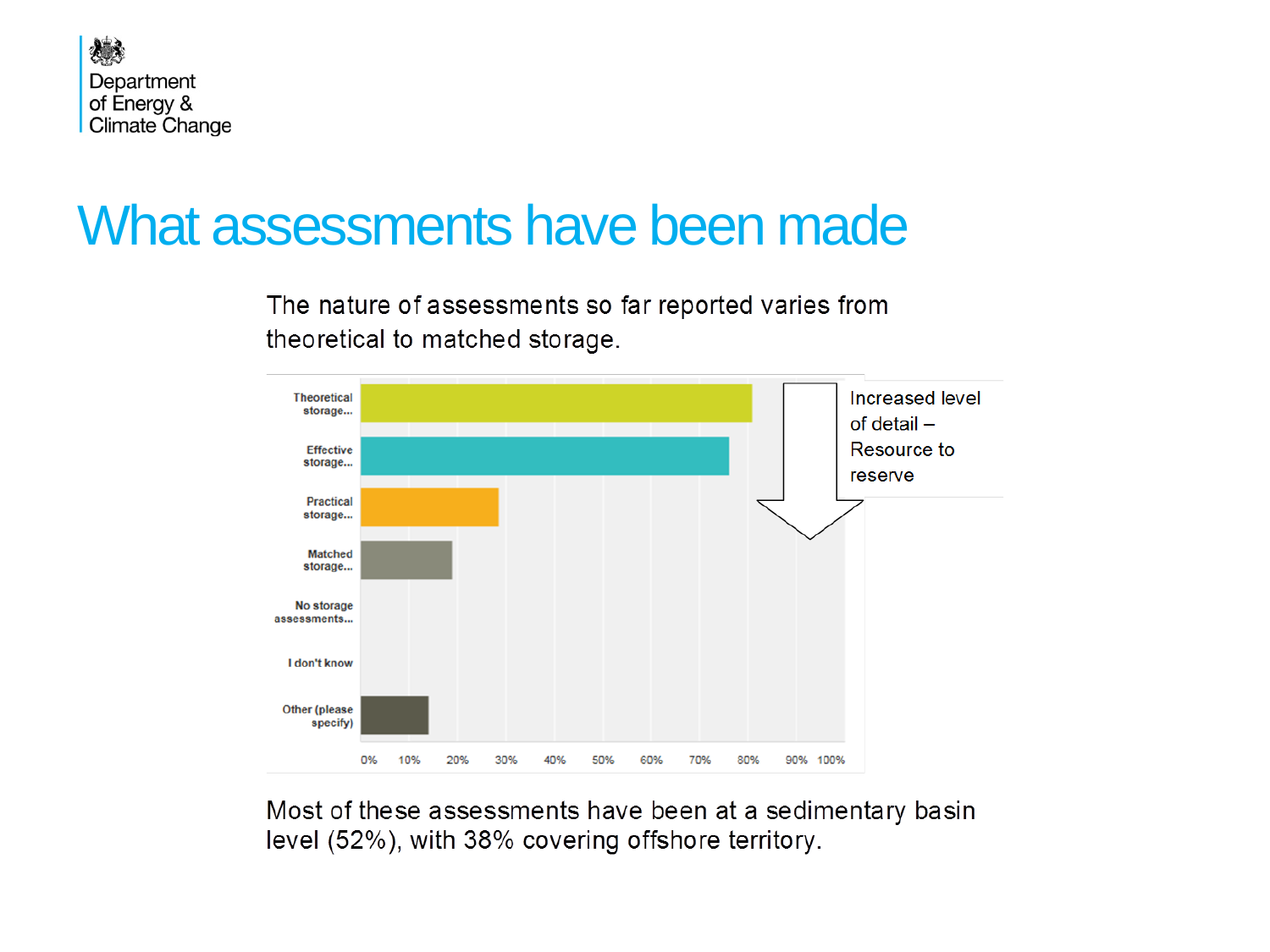

## Storage assessment methodologies

BGS has reviewed a number of methodologies used for assessing potential storage capacity. The conclusions of this work will appear in the final report.

Most of methodologies used fell into one of the following four categories:

- The total amount of storage space available without considering geological, political or economic constraints (Technically Accessible Storage Resource Assessment, TASR; Heidung, 2013)
- The storage resource available in structural or stratigraphic traps
- The storage resource available without increasing reservoir pressure to unacceptable levels (with a sub-set of methodologies assuming pressure management wells will not be used)
- The storage resource available considering impact on other potential uses of the sub-surface (for example, subsurface volumes where  $CO<sub>2</sub>$  storage will not affect hydrocarbon production or exploration)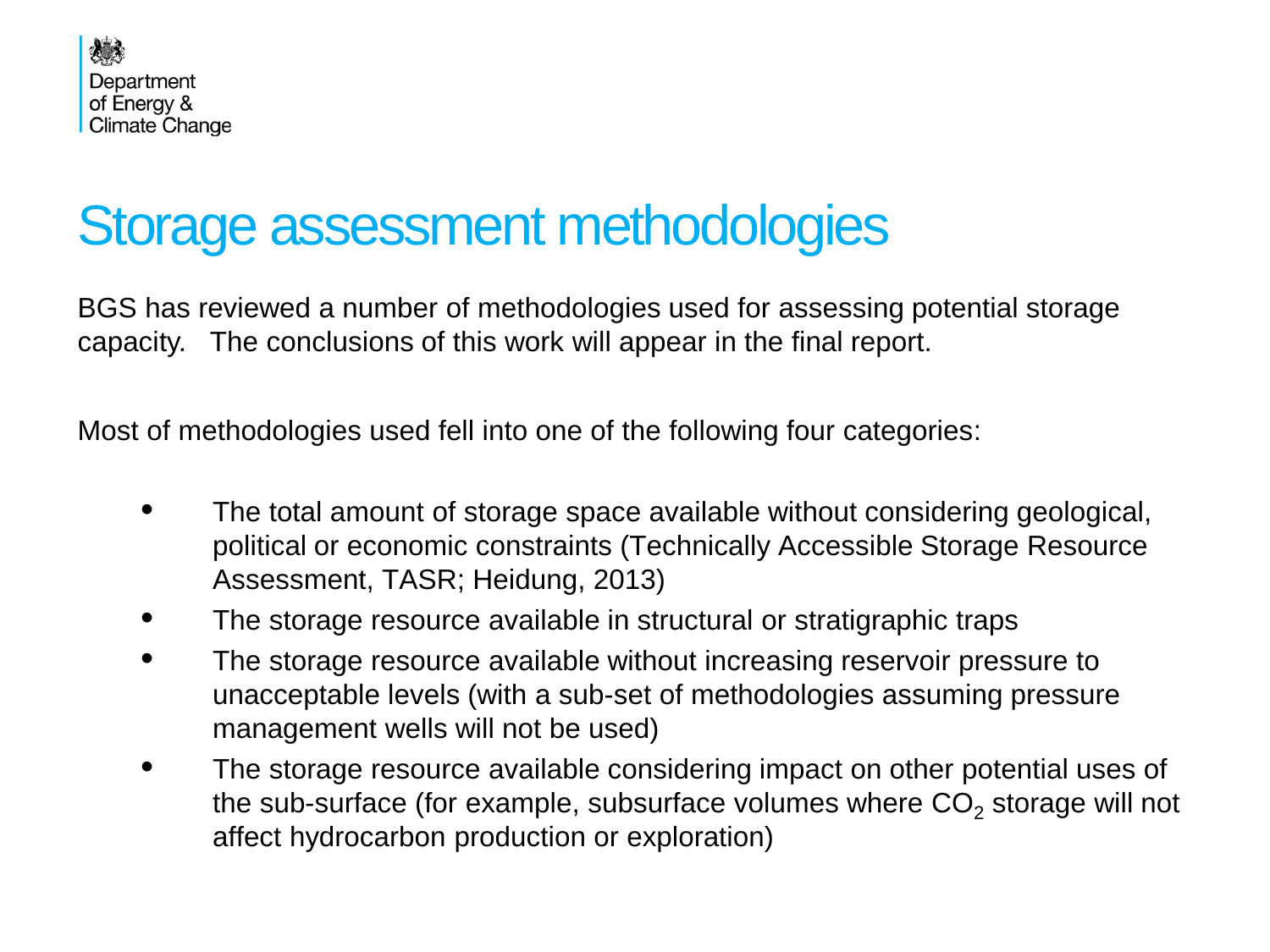

#### Responses to survey to date

Responses have come from across the globe, although there are still some gaps.



All of the responders had some level of storage assessment in their country.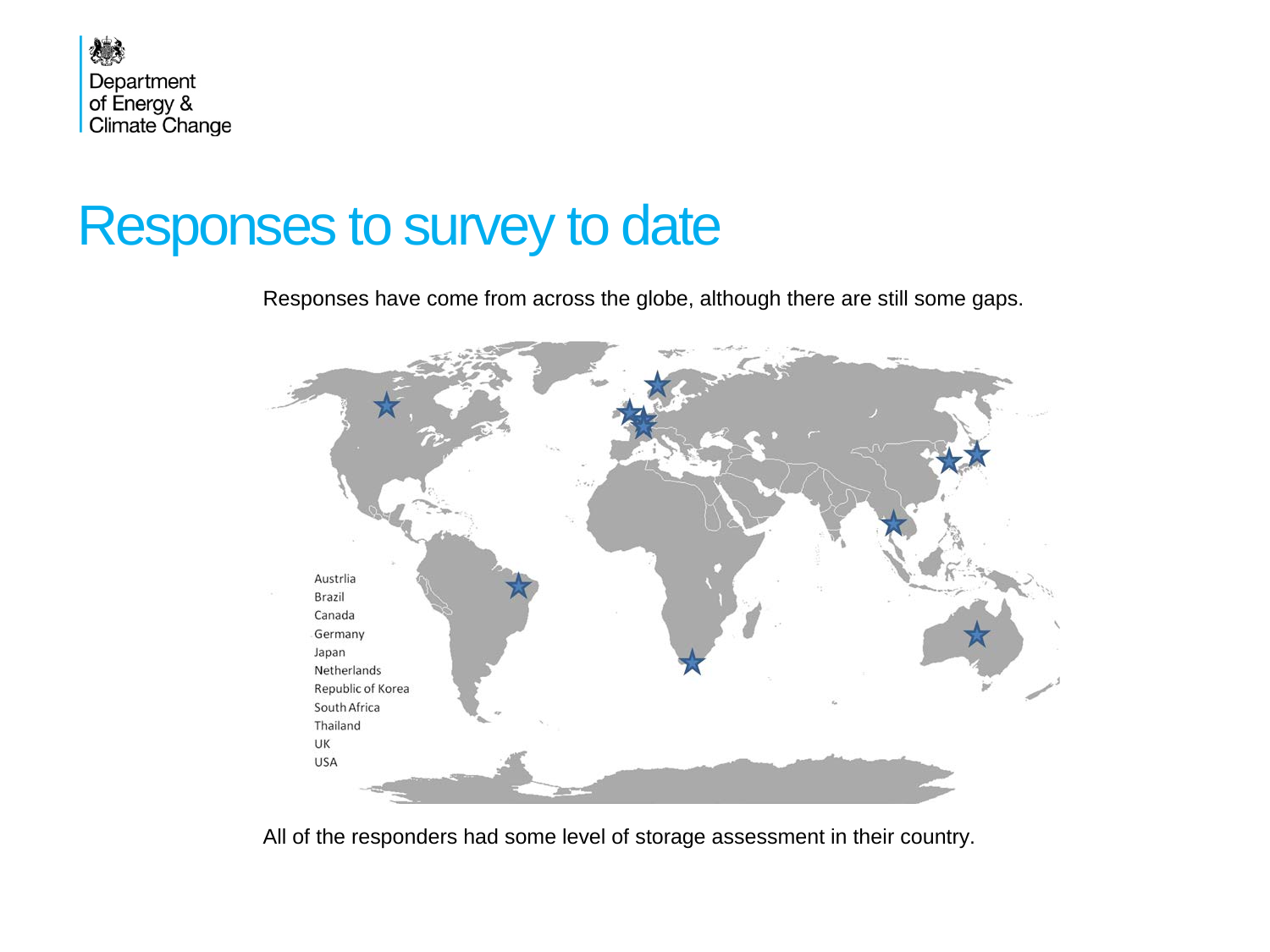

### Invitation to contribute to the survey

- Grateful to those who have returned the BGS questionnaire so far but it would be useful to have more responses to ensure as wide an evidence base as possible.
- It would be particularly helpful if the following could comment: the governments of Australia, China, France, Mexico and the UAE, together with Alstom, the Asian Development Bank, Baker and MacKenzie, Centre for American Progress, CSSA, Duke Energy, GCCSI, Global CCS Unit, ICO2N, Japan Coal Energy Center, Maersk, Scottish Power, Shell, UKCCSRC and the World Bank.
- The questionnaire is available at <https://www.surveymonkey.com/r/9MGFX9F> Please direct any questions about the survey to the BGS contacts given at the end of this presentation.